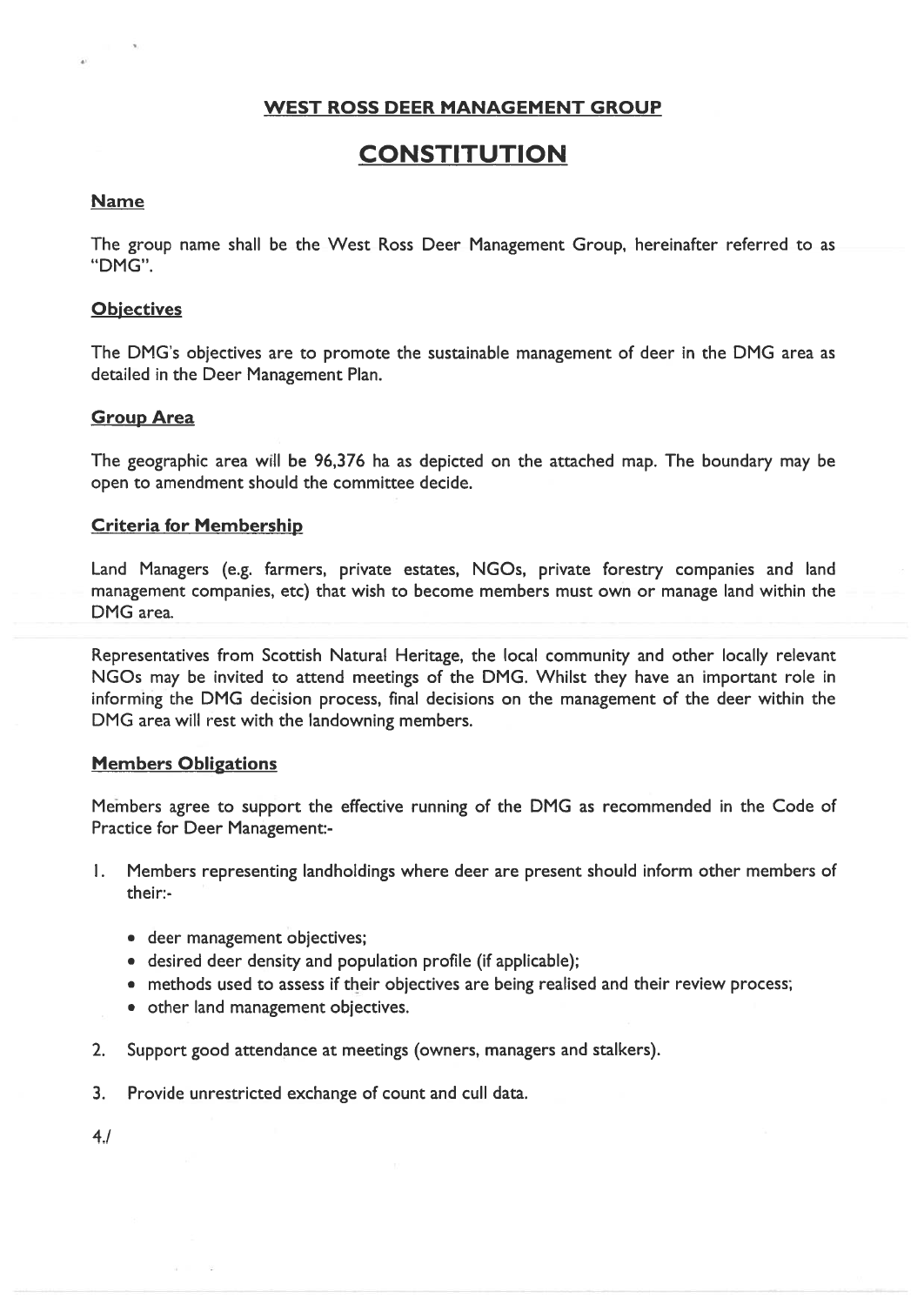- 4. Advise the DMG when there is to be an activity which might or will impact directly on neighbours, e.g. woodland expansion.
- 5. Exchange information informally about poaching activity.
- 6. Exchange information about habitat/crop impact issues.
- 7. Exchange and consult regarding any proposed new activities which might impede movement of deer, e.g. fencing.
- 8. Exchange information about deer vehicle collisions.
- 9. Work with other members of the DMG to resolve any problems that arise as <sup>a</sup> result of differing managemen<sup>t</sup> regimes and collaborate with other members.
- 10. Support the interests and work of the DMG, e.g. exchange views on current legislation, marketing, competence, etc.
- II. Abide by the Constitution, Code of Conduct (Appendix I) and observe all statutory requirements.

#### Meetings

- •The DMG will meet twice annually as <sup>a</sup> minimum.
- •The Secretary will keep <sup>a</sup> record of all meetings and copies will be circulated to members.
- An Annual General Meeting (AGM) shall be held at such <sup>a</sup> place, date and hour as the DMG shall decide.
- Notice of the AGM shall be giving to all members in writing at least 28 clear days before the date of that meeting.
- • Special General Meetings may be held where and when the DMG may determine and shall be held upon <sup>a</sup> requisition in writing to the Secretary signed by at least two-thirds of the membership or at the instigation of the Chairman.
- •There will be a commitment to reaching DMG decisions through consensus as opposed to taking <sup>a</sup> vote.
- A Quorum at any meeting of the DMG shall consist of not less than two-thirds of the DMG membership.

## Office Bearers

Office bearers will comprise a Chairman and Secretary/Treasurer and any other co-opted office bearers that the Group requires to fulfil its functions. All office bearers should be elected annually at the AGM and shall serve for one year only. Re-election on <sup>a</sup> rolling basis is permitted with no restriction on the period of time that an office bearer may serve.

## **Funding/**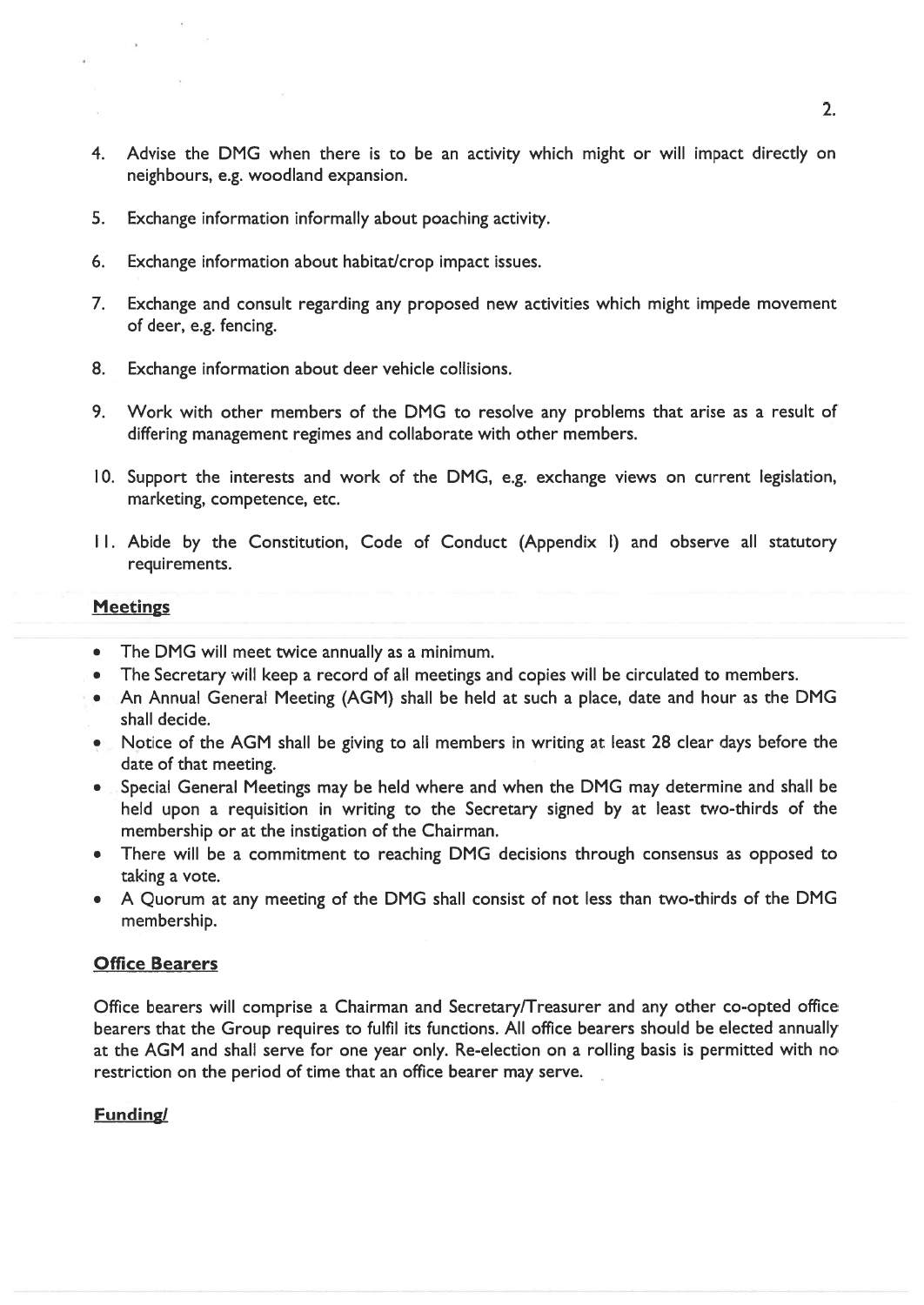#### Funding and Financial Arrangements

The DMG will be self financing and the subscription will be set annually at the AGM. Subscriptions will be payable at <sup>a</sup> date to be determined by the DMG. The Secretary/Treasurer and the Chairman of the DMG will operate <sup>a</sup> bank account for the DMG and all financial transactions must pass through this account. Joint signatures will be required on all cheques or debits drawn on the account above <sup>a</sup> figure of £500.

A financial statement will be prepared by an Auditor appointed by the DMG and provided to the AGM for ratification by members. In the event of funds being left upon the winding up of the DMG, the disbursement of these fund will be determined by the members.

## Conflict Resolution

It shall be the duty of the DMG members to seek agreemen<sup>t</sup> in respec<sup>t</sup> of DMG objectives and, where <sup>a</sup> dispute arises between members, to resolve such dispute by negotiation and compromise. When agreement cannot be reached, it shall be in the option of the Chairman to refer the matter to arbitration by the Chairman of the Association of Deer Management Groups or such other independent expert as the parties may agree.

#### Collation and Release of Information

Storage of membership information will be the responsibility of the Secretary/Treasurer. The information will be used solely for the administration of the DMG and stored in accordance with the law.

Collection and use of deer managemen<sup>t</sup> information for planning purposes will be the responsibility of DMG members.

| Signed: $\mathbb{Z}$ W $\sim$ (Chairman) |           |
|------------------------------------------|-----------|
| Date: 30th August 2017                   |           |
|                                          | Signed: A |
| Date: 30th August, 2017                  |           |

AM 0025 13<sup>th</sup> December 2016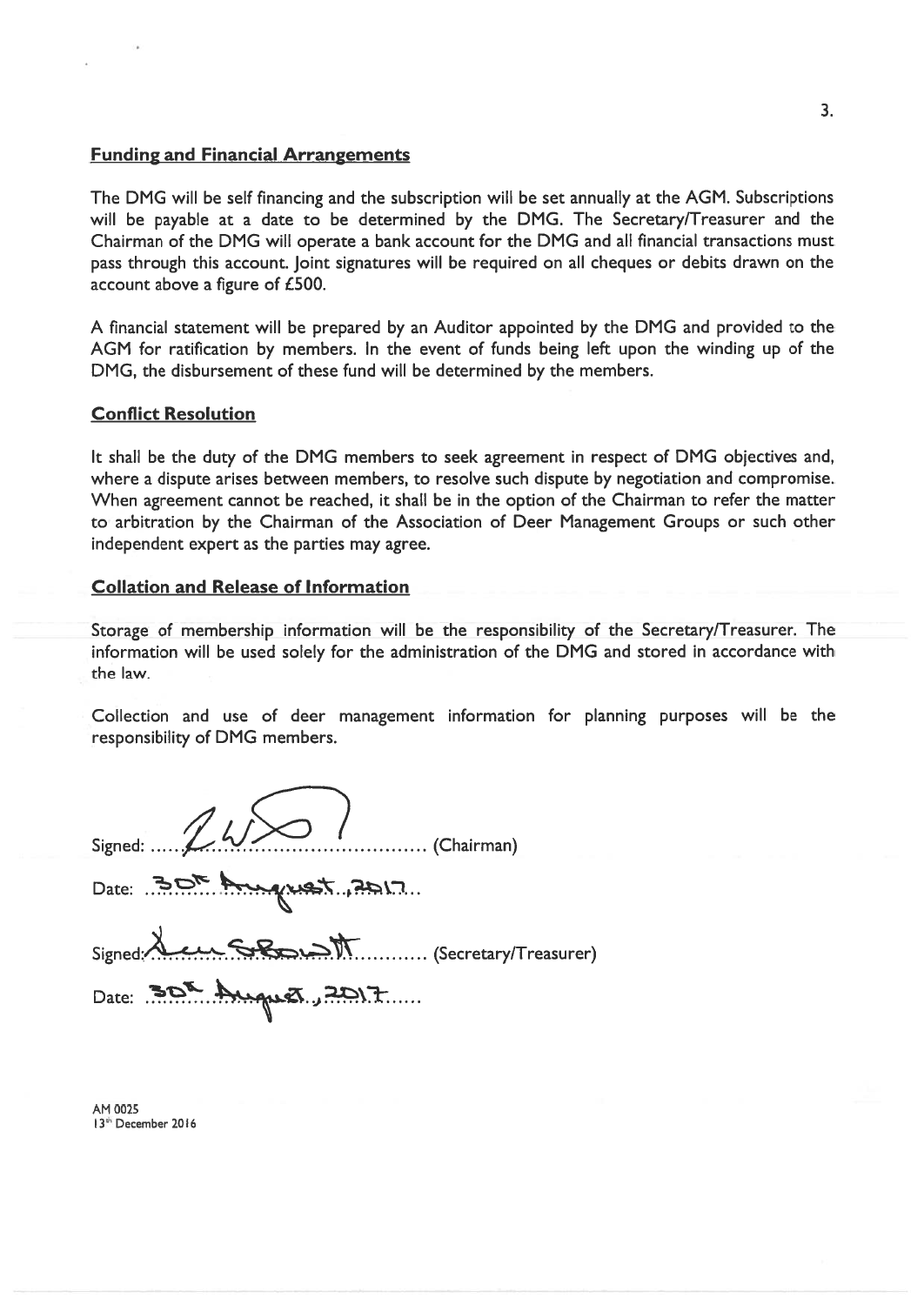# CODE OF CONDUCT FOR MEMBERS

The following code lays out the standards of behaviour required from all member of the DMG.

- I. Abide by the law e.g:
	- Deer (Scotland) Act I 996;
	- Firearms Act I 968 and subsequent amendments;
	- $\bullet~$  The Conservation of Habitats and Species Regulations 2010;
	- Wildlife and Natural Environment (Scotland) Bill 2011.
- 2. Abide by Industry Best Practice Guidance.
- 3. Pay subscriptions when due.
- 4. Supply cull records annually and other relevant monitoring data as agreed by the DMG.
- 5. Support the working of the DMG.